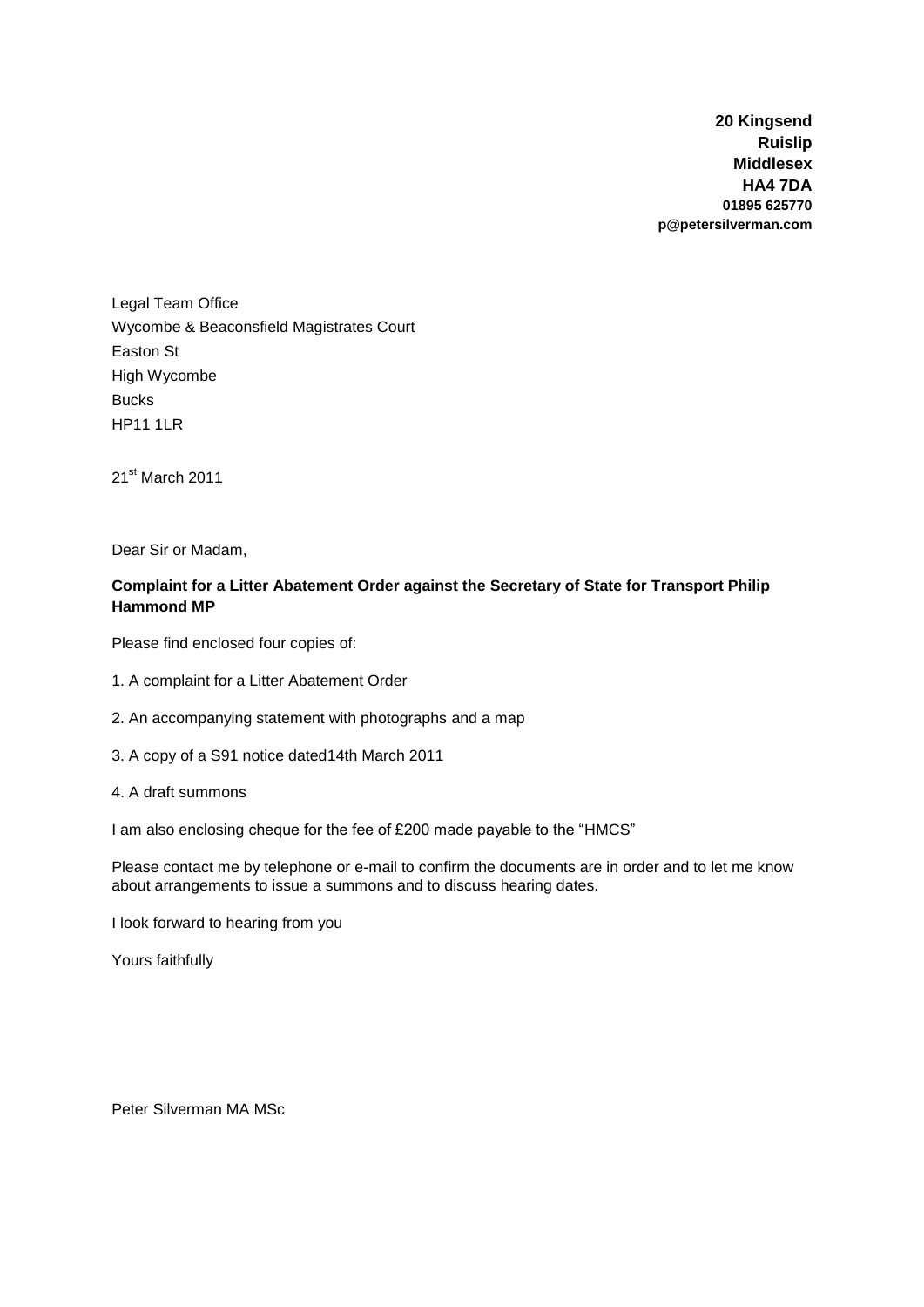## **Complaint for a Litter Abatement Order**

### **Wycombe & Beaconsfield Magistrates Court**

Easton St, High Wycombe, Bucks, HP11 1LR

#### **Date:**

21st March 2011

#### **Defendant:**

Mr Philip Hammond Secretary Of State for Transport Great Minster House, 76 Marsham Street, London SW1P 4DR

#### **Matter of complaint:**

That the complainant is aggrieved by the defacement by litter and refuse of the verges and embankments alongside the slip roads of Junction 1 of the M40 motorway with particular reference to the east bound and west bound off slip roads. ("Off" meaning coming off the motorway)

That the defendant has a duty to keep the said highway as far as practicable clear of litter and refuse under section 89(1) of the Environmental Protection Act 1990

And the complainant now therefore makes application to the Court to make a Litter Abatement Order pursuant to section 91(6) of the Environmental Protection Act 1990, requiring the defendant to clear the litter and refuse away from the said highway.

#### **The complainant:**

Peter Silverman of 20 Kingsend, Ruislip, Middlesex, HA4 7DA Tel: 01895 625770

Who states that the defendant was responsible for the matter of complaint of which particulars are given above.

Taken before me

Justice of the Peace / Justice's Clerk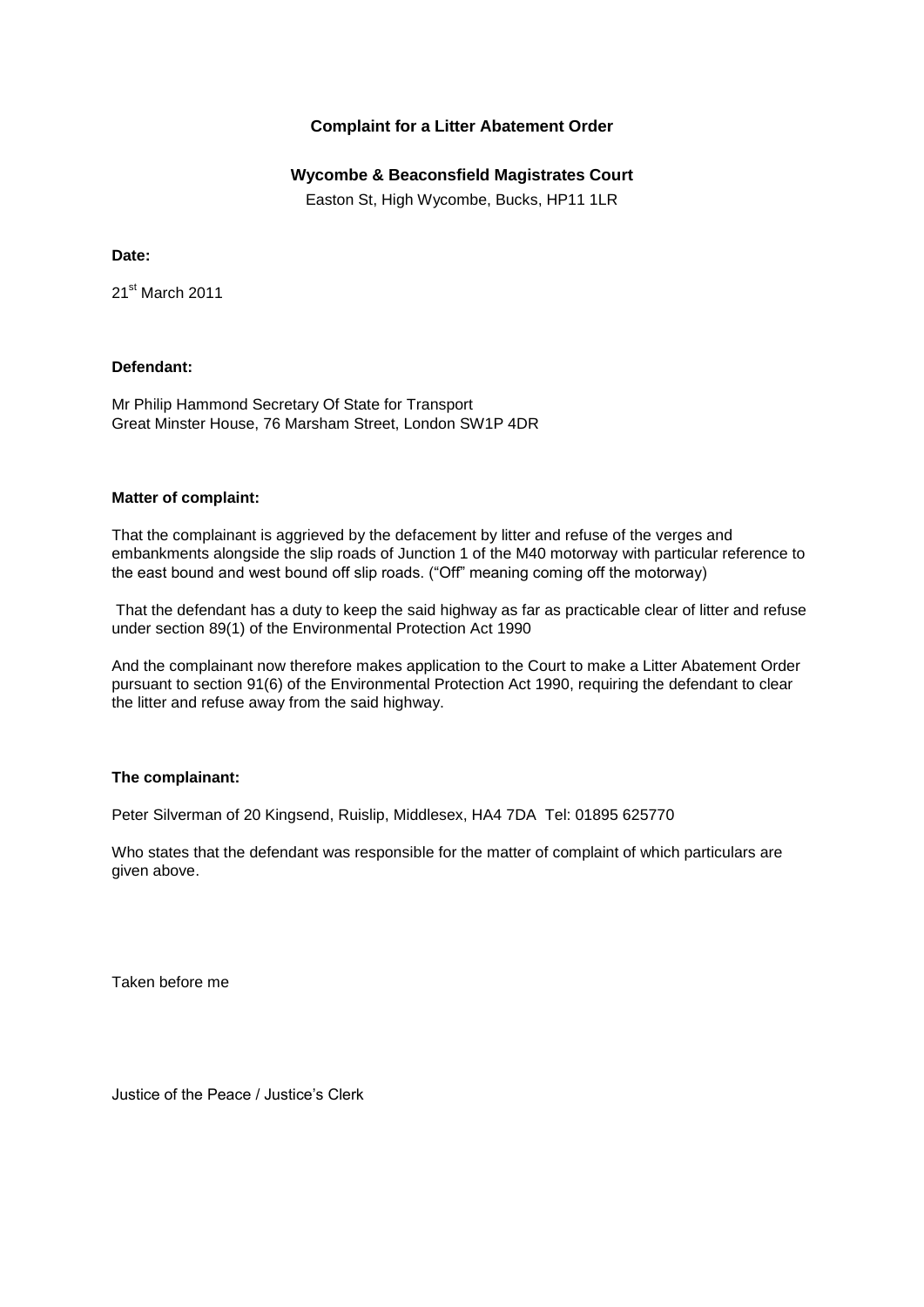# **Statement**

#### **Complaint for a Litter Abatement Order M40 J1**

#### **The Law**

My understanding of the legal position is as follows:

The Secretary of State (SoS) has a duty under the Environmental Protection Act S 89 (1) (b) to ensure that our motorways (aka special roads) are so far as is practicable kept clear of litter and refuse.

The term "practicable" simply means "physically possible" without the need to take account of cost, time and trouble as opposed to "reasonably practicable" were these considerations would come into play.

In discharging this duty the SoS should have regard to the Litter Code of Practice (EPA 89 (10))

Under EPA 91 anyone aggrieved by the defacement by litter or refuse of a motorway (special road) may make a complaint to a Magistrates' Court after giving the Secretary of State at least 5 days written notice of his intention.

If the court is satisfied that the land in question is so defaced, and the SoS has not proved he has complied with his duty under S 89 (1), the court may make a litter abatement order requiring the SoS to clear the litter or refuse within a specified time.

The Litter Code of Practice is admissible in evidence and, if any provision appears to be relevant, it can be taken into account by the court.

If the court is satisfied that, when the compliant was made, the land was defaced by litter and refuse, and there were reasonable grounds for making the complaint, the court will awards costs to the complainant.

#### **Litter Code of Practice**

2.6 Says that the EPA gives anyone the right to take legal action against a duty body to remove litter from its land "*where this falls below the acceptable standard set out in the Code for longer than the period specified*".

Acceptable standard:

7.3 Says land should be not fall below B (predominantly free of litter apart from some small items) and should be cleansed to A (no litter) "on a regular basis".

7.4 Says it may not be practical to remove all items from grass etc and in these cases grade B would be acceptable. Motorway verges fall into this category.

Period specified:

Motorway verges on slip roads are categorised as "*low intensity use*" land with a response time of 14 days.

[This is established in the table on page 23 of the Code which includes under roads/low intensity use: "*Motorway and trunk roads roundabouts and lay-bys approach and slip roads connecting these roads*". This is repeated in 11.4.6. In 11.4.7, which refers specifically to motorways, the last sentence says "*Some areas with slower traffic flows such as on-off roads and roundabouts are often the most*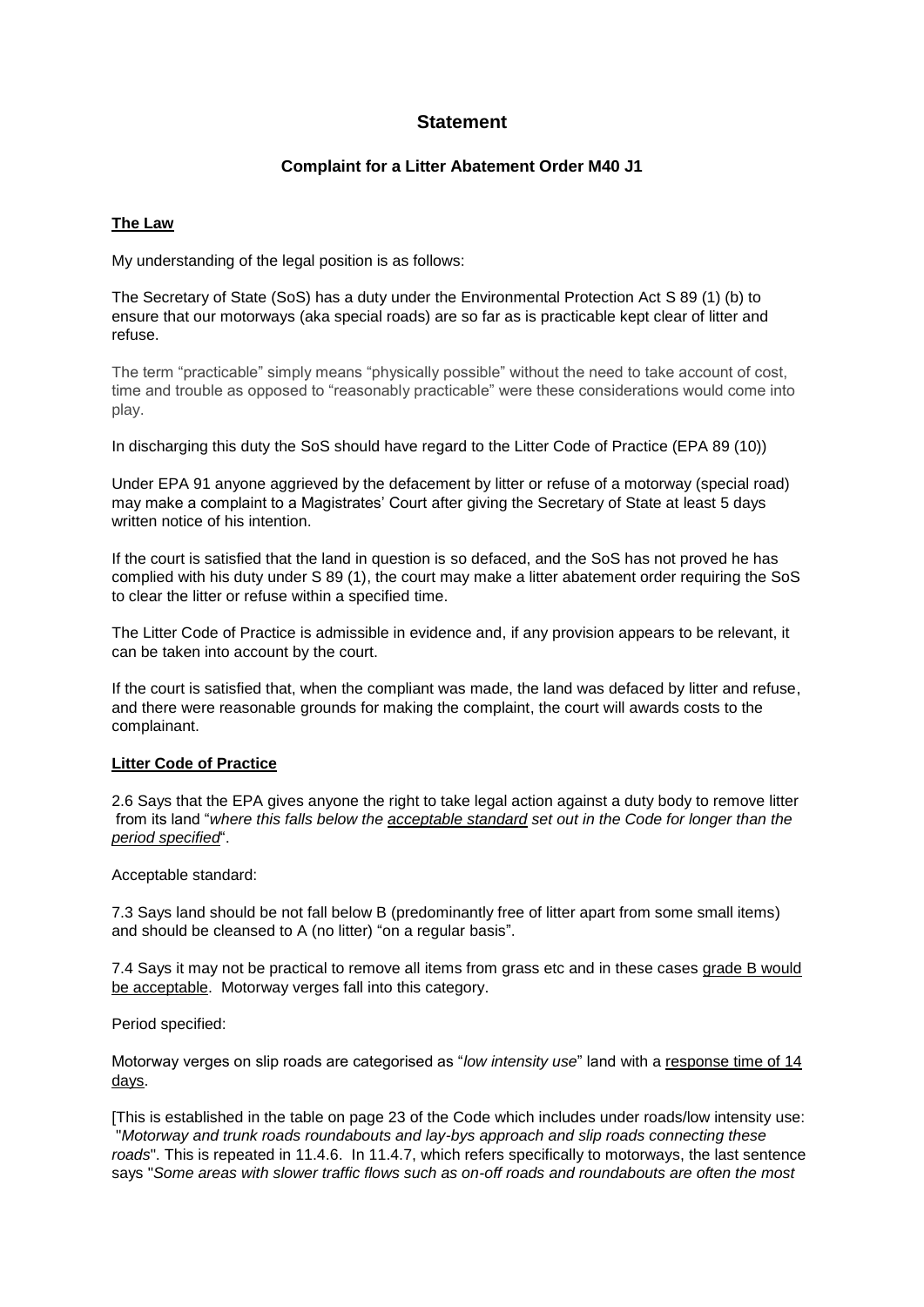*littered but are actually easier to manage than areas with less refuge and higher traffic speeds such as central reservations*"].

#### **Relevant facts**

The four slip roads of Junction 1 of the M40 motorway (Denham turn off) are part of England's network of motorways and strategic trunk roads managed on behalf of the Secretary of State for Transport by the Highways Agency.

The verges of these slip roads are almost always badly littered. This is evidenced by the photographs presented on my "M40 J1 Earlier" page.

They were cleaned on the night of 24th January 2011. Some easily accessible areas were however overlooked and a great deal of litter was left in the undergrowth on the embankments. In the subsequent month more litter accumulated.

On 25<sup>th</sup> February I therefore sent the following e-mail to the Highways Agency:

**From:** Peter Silverman [mailto:p@petersilverman.com] **Sent:** 25 February 2011 10:51 **To:** 'ha\_info@highways.gsi.gov.uk' **Subject:** M40 J1 slip roads

Yesterday I took a look at 3 of the 4 slip roads. I did not inspect the westbound "on" slip. ("on" meaning back onto the motorway).

All three were in a dreadfully badly littered state.

Please arrange for them to be cleaned, and on this occasion, please clean the areas identified as having been missed in my e-mail of 25<sup>th</sup> January to Connect Plus reproduced below.

When did the Highways Agency, as opposed to your contractor, last check these slip roads and verges for cleanliness?

Kind regards

*Peter Silverman* 20 Kingsend, Ruislip, HA4 7DA, UK 01895 625770

By 14<sup>th</sup> March no cleaning had taken place and even more litter and refuse had accumulated. I therefore sent the following warning notice to the Secretary of State.

**From:** Peter Silverman [mailto:p@petersilverman.com] **Sent:** 14 March 2011 16:48 **To:** Secretary of State for Transport philip.hammond@dft.gsi.gov.uk **Cc:** 'Nugent, Aran'; 'John.King@highways.gsi.gov.uk' **Subject:** Section 91 Environmental Protection Act 1990 Notice - M40 J1

Attention of: Mr Philip Hammond MP, Secretary of State for Transport

Dear Mr Hammond,

TAKE NOTICE that I claim that the highway described in the schedule hereto is one for which you have a duty under S89 (1) of the Environmental Protection Act 1990 to ensure, so far as is practicable, is kept clear of litter and refuse.

AND TAKE NOTICE that you have failed to keep the highway described so far as is practicable clear of litter and refuse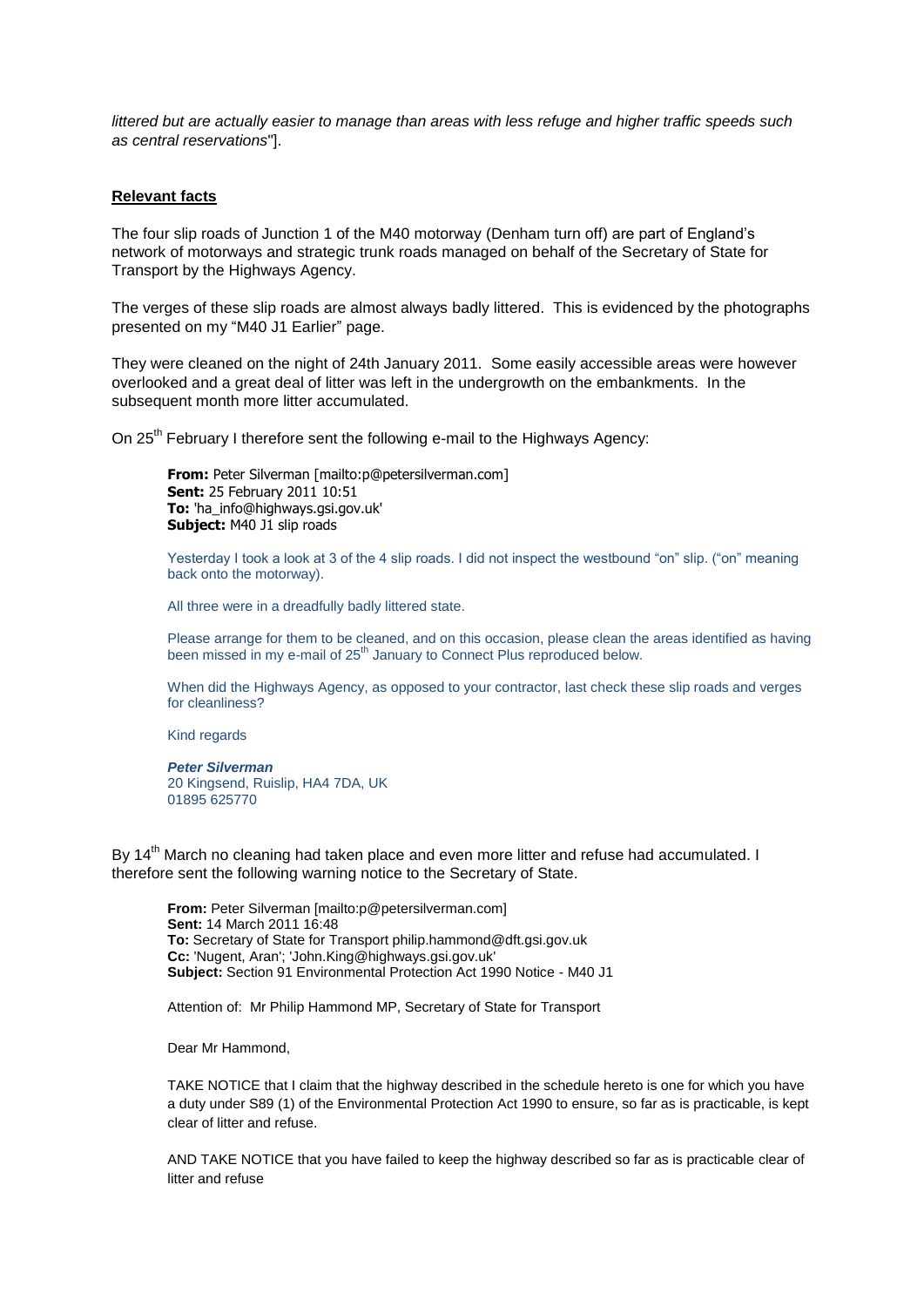AND TAKE NOTICE that as I am aggrieved by the defacement by litter and refuse of this highway I am giving you five days notice as required by S91 paragraph 5 of the Act that I intend to make a complaint to the Magistrates Court under S91 of the Act for an order to require you to clean the highway.

14th March 2011

Peter Silverman 20 Kingsend, Ruislip, Middlesex HA4 7DA

Schedule: The verges and embankments alongside the slip roads of Junction 1 of the M40 motorway.

The two slip roads on the east side of the roundabout (see map) were cleaned on 18<sup>th</sup> March. However litter and refuse in the planted areas on either side of the "off" slip road had been missed again as evidenced in the bottom two photographs on my "M40 J1 19<sup>th</sup> March" page

The two slip roads on the west side of the roundabout had not been cleaned. The right hand side verge of the off slip was in a particularly bad state. This is marked with an asterisk on the map and is shown in the top two photographs on my "M40 J1 19<sup>th</sup> March" page.

I have underlined the reference to this verge in the in the following extract from an e-mail from the Highways Agency. It was dated 18<sup>th</sup> March and headed "Re: Section 91 Environmental Protection Act 1990 Notice - M40 J1".

These slip roads were last picked on 24 January 2011.

They were last graded on the 09 March 2011. J1 northbound entry slip was graded B offside and nearside. J1 southbound exit slip was graded C offside and B nearside. The next planned litter clearance is during the routine maintenance closure on 01 August for J1 southbound exit slip road and 02 August for J1 northbound entry slip road. The opportunity will be taken to undertake litter picking at an earlier date if these slip roads are closed for emergency works or to facilitate work by a third party.

What they are saying is that, although this verge was inspected (by the contractor – the Agency do not carry out routine inspections) and graded as C (widespread distribution of litter with minor accumulations) there is no commitment to clean it until August.

The Agency's contractor's subcontractor charged with the task of cleaning the M40 state in their own "Code of practice for dealing with litter" that slip roads with no hard shoulders( like those at J1) are targeted to be cleaned (only) twice a year.

#### **Argument**

The Secretary of State is blatantly failing in his duty to keep these slip roads, as far as is practicable, clear of litter.

He has allowed the area to fall below an acceptable standard for longer than the period specified in the Litter Code, namely14 days. 23 days have now elapsed since my e-mail of  $25<sup>th</sup>$  February and the Highways Agency are not committed to complete the cleaning until August.

Cleaning these slip roads only once every six months is clearly unacceptable.

I request that the court issue a Litter Abatement Order requiring the Secretary of State to clear the offending litter forthwith.